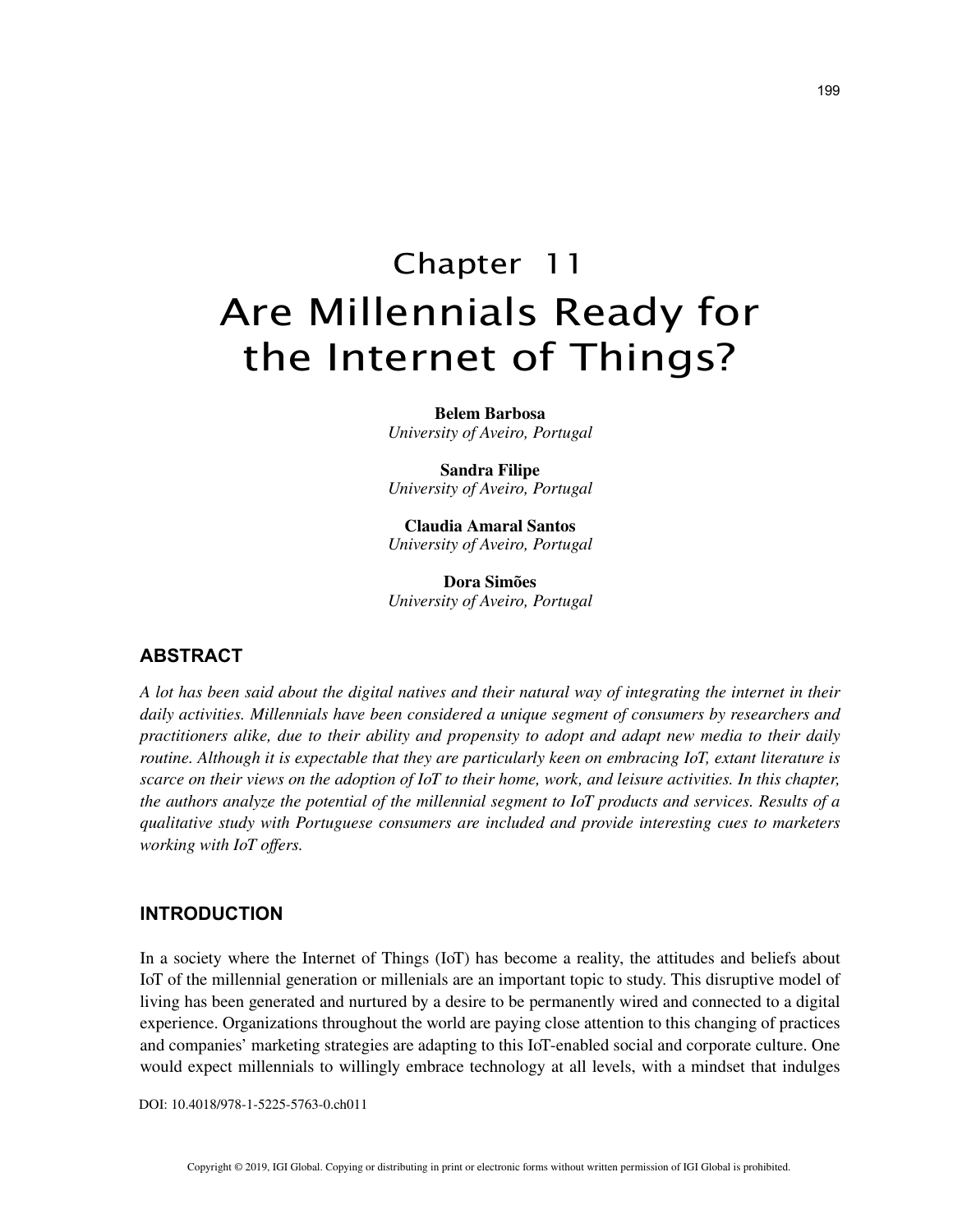innovative cutting-edge wearables and services. However, extant literature on IoT has not evidenced a clear depiction of what millennials actually perceive of this new ubiquitous presence of technology in their lives. Hence, this chapter attempts to shed light on millennials' perspectives, namely by delving into their knowledge, expectations, perceptions and intentions on IoT, collected by an exploratory qualitative approach.

Clearly this generation will play an essential role in the development and adoption of IoT, not only because of their own characteristics that make them especially propenseto use anything related to the Internet in a natural and savvy way, but also because of their growing importance in terms of income and overall role in the society. As baby boomers are getting older and retiring, millennials are ascending in their working life and rapidly getting to the top of their professional careers, earning better salaries, and evolving in their family cycle. Thus, their role in the adoption of IoT even in the business context is expected to be very important.

Considering the themes and topics scanted from the data, the chapter was divided into seven main sections. The background provides broad discussions of the topic and incorporates views of others into the discussion to demonstrate the importance of studying millennials' perceptions and intentions towards the adoption of IoT. In the second section we depict millennial generation profile characteristics that seem more relevant to the IoT adoption, and we assemble contributions from diverse fields of research, particularly from social psychology and consumer behavior. We consider cues provided by the Technology Acceptance Model (TAM), the theory of perceived risks, and explore the consumer perceived value in order to develop a conceptual framework to analysemillennials' views on IoT. This framework guided the collection and analysis of qualitative data that offer a general view of millennials' perspectives and intentions to adopt IoT. In section three we focus on the methodology selected for this research, explaining the constitution of the sample and reasons for applying an exploratory qualitative data collection method. In section four, results from the collected data are disclosed and analysed in detail, encompassing five different facets: knowlege, perceived benefits, perceived risks, attitudes and intentions to use IoT. The section five and six are devoted to relevant solutions and recommendation for researchers, marketers and practitioners, and to future research directions. The final section is dedicated to the conclusion retrieved from the collected data, interpreting the most outstanding aspects of millennials' perceptions of IoT.

## **BACKGROUND**

Studies on new media have dominated the end of the  $20<sup>th</sup>$  and the beginning of the  $21<sup>st</sup>$  Centuries. One impressive aspect was the technological change, which was fast (Lister, Dovey, Giddings, Grant, & Kelly, 2009; Wilson & Peterson, 2002) yet incremental (Lievrouw, 2004), and the essential role of users to the application and reinvention of technology by adapting it to their daily activities (Baym, 2006; Campbell, 2005; Lievrouw & Livingstone, 2006; Yadav & Varadarajan, 2005). Considering Lievrouw and Livingstone´s (2006) definition of new media comprising (i) artefacts and devices (ii) activities and practices, and (iii) organizational and social arrangements, IoT clearly fits in such concept, thus much that has been learned so far about consumer behavior in new media contexts is expected to apply to IoT. Moreover, new media were from the start associated to new experiences, new ways of representing the world, new relations between consumers, and new ways of organizing and producing (Lister et al., 2009), which clearly illustrates the added value of IoT for consumers and organizations.